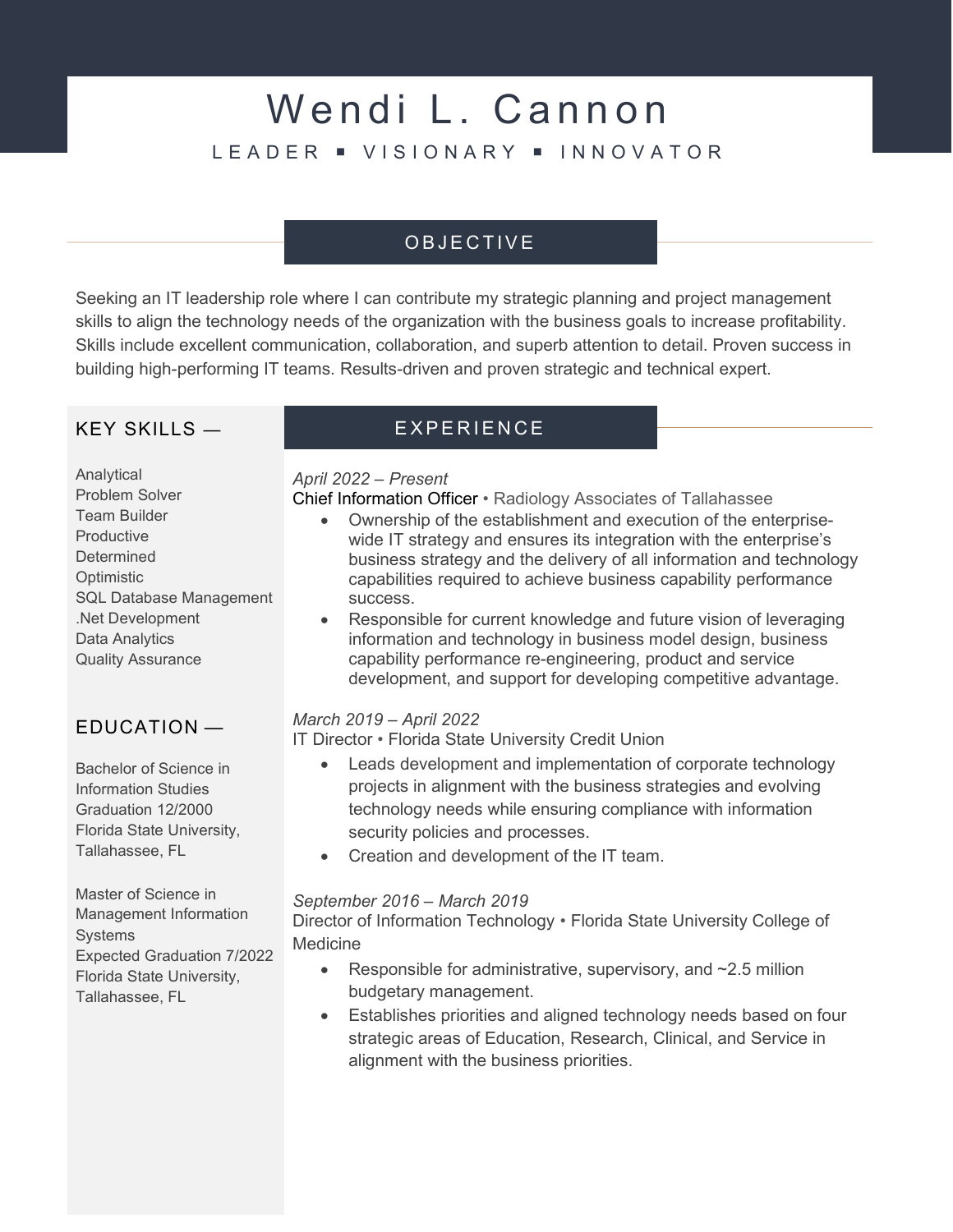#### Wendi L. Cannon LEADER · VISIONARY · INNOVATOR

#### February 2011 – September 2016

Associate Director of Information Management • Florida State University College of Medicine

- Strategic planning, development, evaluation, and coordination of multiple mission-critical information management web-based and video conferencing technologies.
- Supervisory management of the informational management team to include direct supervision of staff, purchasing strategies, and vendor selection.

#### November 2003 – February 2011

Web Technology Manager • Florida State University College of Medicine

- Implementation and administration of college-wide Microsoft SharePoint Portal Server and training.
- Development, maintenance, and support of multiple mission-critical custom web applications and state-wide video conference systems.

#### October 2002 – November 2003

Systems Project Administrator • State of Florida, Department of Business and Professional Regulation

- Implementation and maintenance of several department-wide web applications
- Technical training of over 25 web authors including web design principles

#### April 2001 – October 2002

Web Coordinator • State of Florida, Department of Environmental **Protection** 

- Management and coordination of multiple mission-critical organizational websites
- Coordination of the MyFlorida.com development task force

### PRESENTATIONS

- "Tech in Tallahassee Status Check" and "Financial Deep Dive", TalTech Alliance Tech Expo November 2021
- "CIO Panel Strategy, Challenges, and Insights into the World of IT", ISACA Tallahassee Chapter January 2020
- "Jobs in Tech", "Investing in YOU and Leading others: Leadership in Technology", "Tech for all – Women in Tech Careers", and "Community Leadership Panel", Florida State University College of Communication & Information Women in Leadership Conference March 2014 - 2022
- "Women in STEM Careers: The Passion & Tech that Drives YOU!", Women in Technology International (WITI) June 2018
- "TalTech Alliance and Technology in the Community", Tallahassee Community College Business and Communication October 2017
- "Ladies of Science", SciGirls National High Magnetic Field Laboratory June 2017